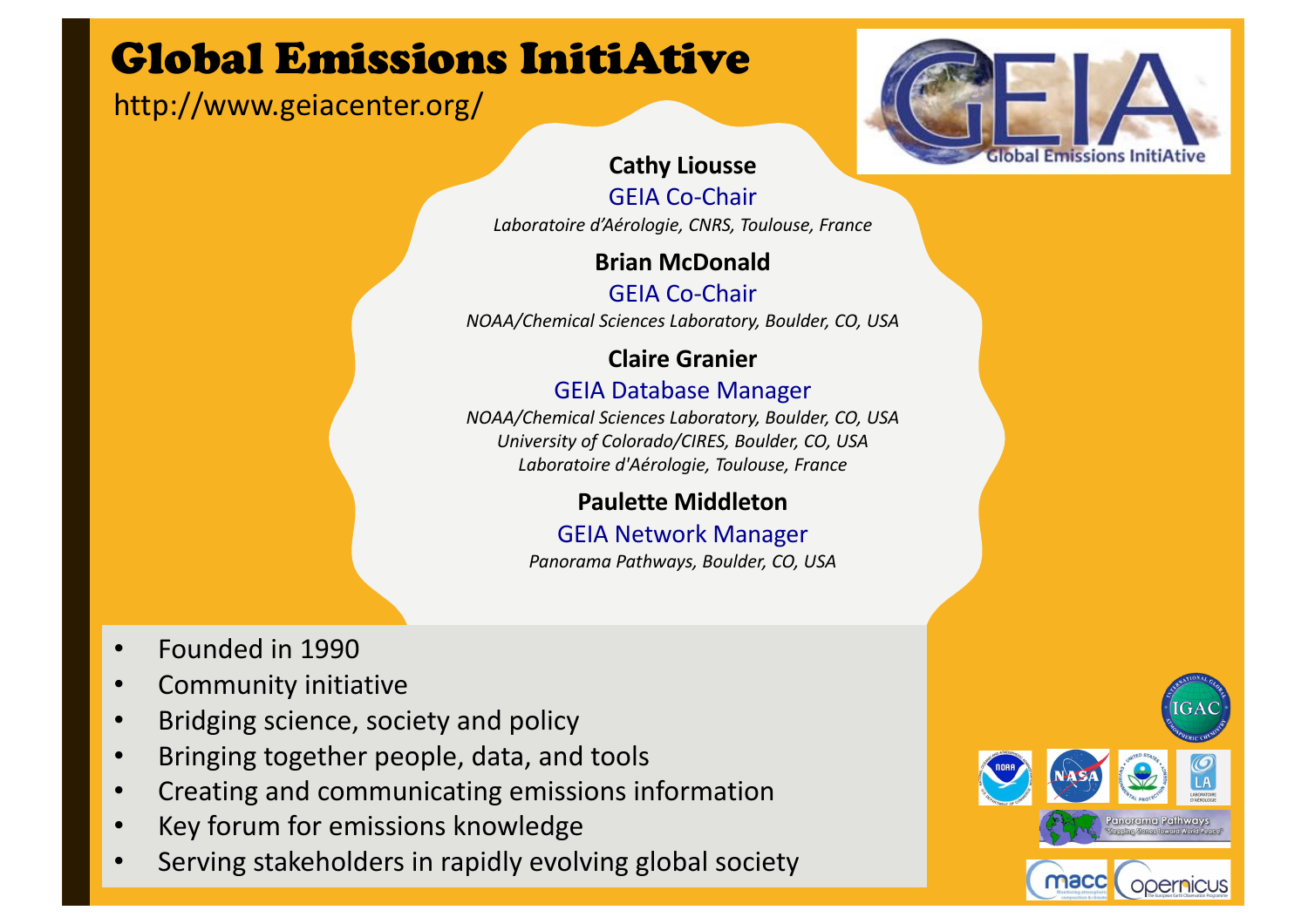

# GEIA Core Plans

**activityAnalysis** IGAC<sup></sup> **Building the** Process New Understanding *scientific basis*  Emissions **Working Groups Challenges** for *emissions* & Collaborations data by *enhancing*  Emissions & **GEIA**  Capacity Ancillary Data analysis of Building **Network &** *emissions*  **Web Portal** *processes* **Promoting** Community Outreach to **Emissions** *broad and*  **Stakeholders** *consistent*  **Information** Science about *access to*  **Policy Links** Access **Emissions Policy Links Community** Emissions *emissions*  **Strengthening the community of** *information emissions stakeholder groups*

- *Actions and decisions about the atmosphere focus on emissions*
- We are in the Century of Accountability
- *GEIA serves science and society*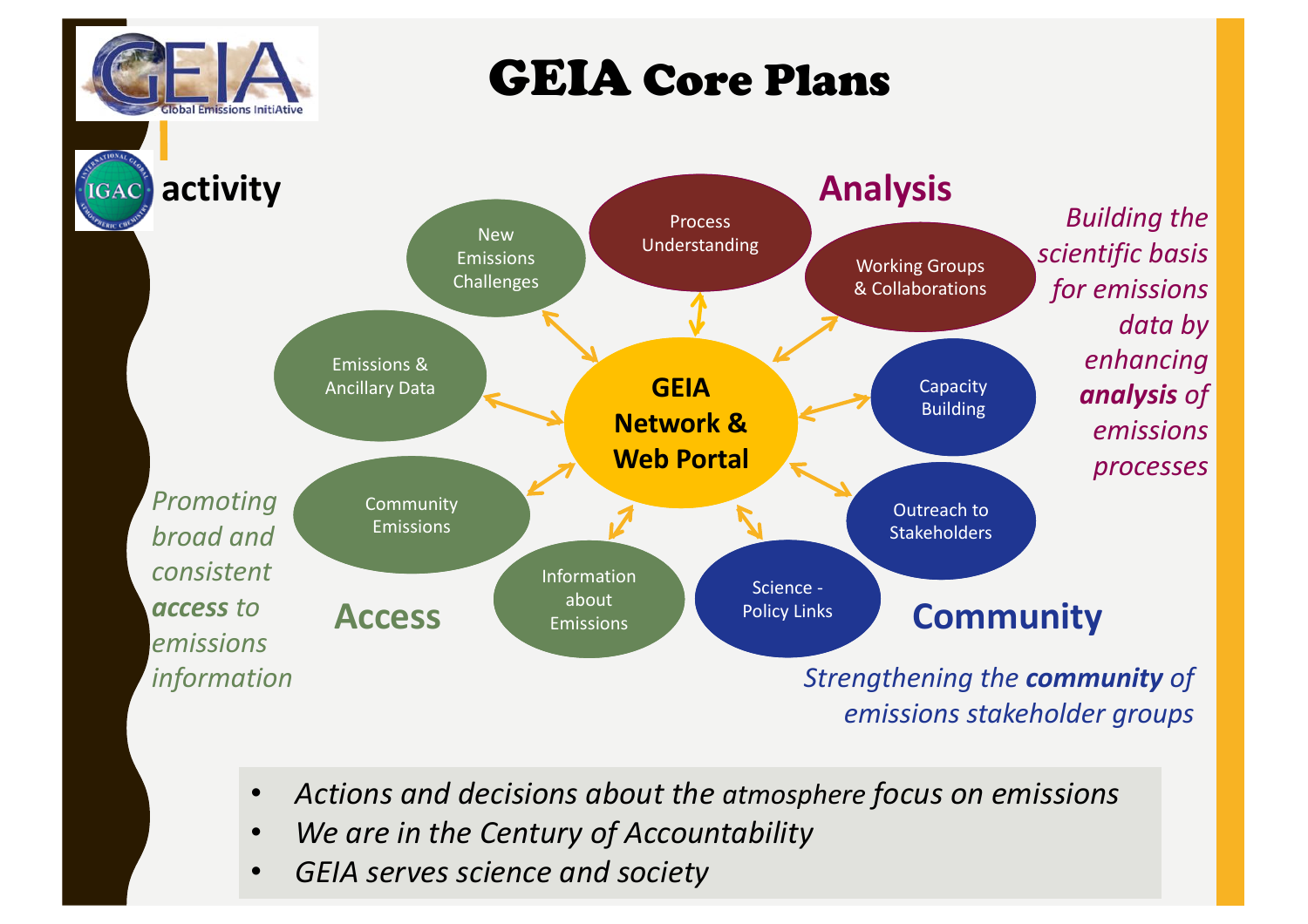

# Community

## **Network**



**Real time GEIA users (***Blue points represent GEIA SSC member locations***)**

## **GEIA Scientific Steering Committee**

Alexander Baklanov (*Switzerland*) Beatriz Cardenas (*Mexico*) Hugo Denier van der Gon (*The Netherlands*) Gregory Frost (*USA*) Claire Granier**<sup>2</sup>** (*France, USA*) Marc Guevara (*Spain*) Nicolas Huneeus (*Chile*) Greet Janssens-Maenhout (*Italy*) Monica Crippa (*Italy*) Johannes Kaiser (*Germany*) Terry Keating (*USA*)

Sekou Keita (Côte d'Ivoire) Zbigniew Klimont (*Austria*) Catherine Liousse*<sup>1</sup>* (*France*) Brian McDonald*<sup>1</sup>* (*USA*) Paulette Middleton*<sup>3</sup>* (*USA*) Katerina Sindelarova (*Czech Republic*) Allison Steiner *(USA)* Leonor Tarrasón (*Norway*) Erika von Schneidemesser (*Germany*) Yuxuan Wang (China)

*<sup>2</sup> Database Manager <sup>1</sup> Co-Chair 3 Network Manager*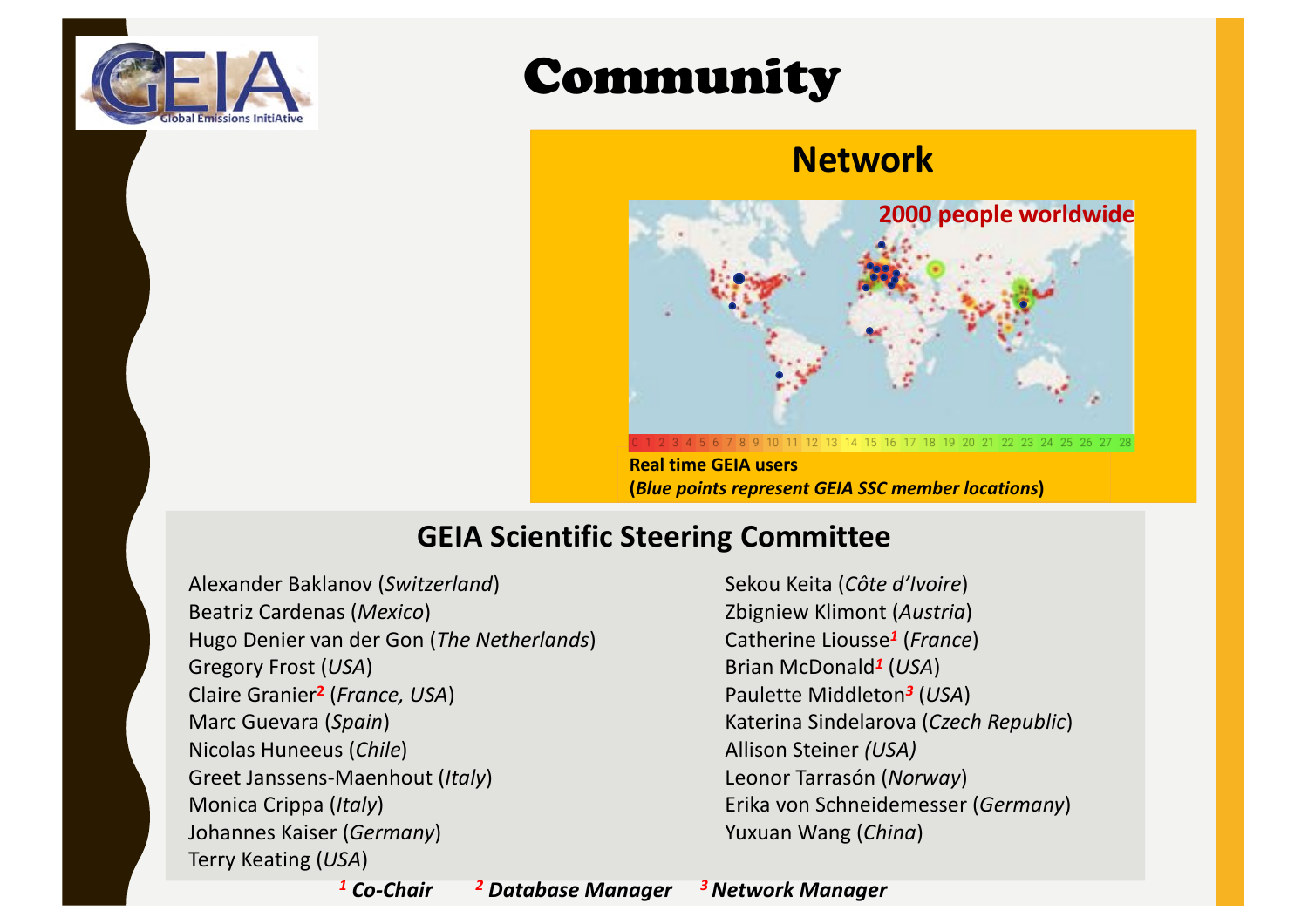## ACCESS to emissions : the ECCAD data portal

http://eccad.aeris-data.fr/



ECCAD, GEIA's emissions data portal, provides consistent access to inventories and ancillary data with easy-to-use tools for analysis and visualization, to serve scientific research & assessment efforts.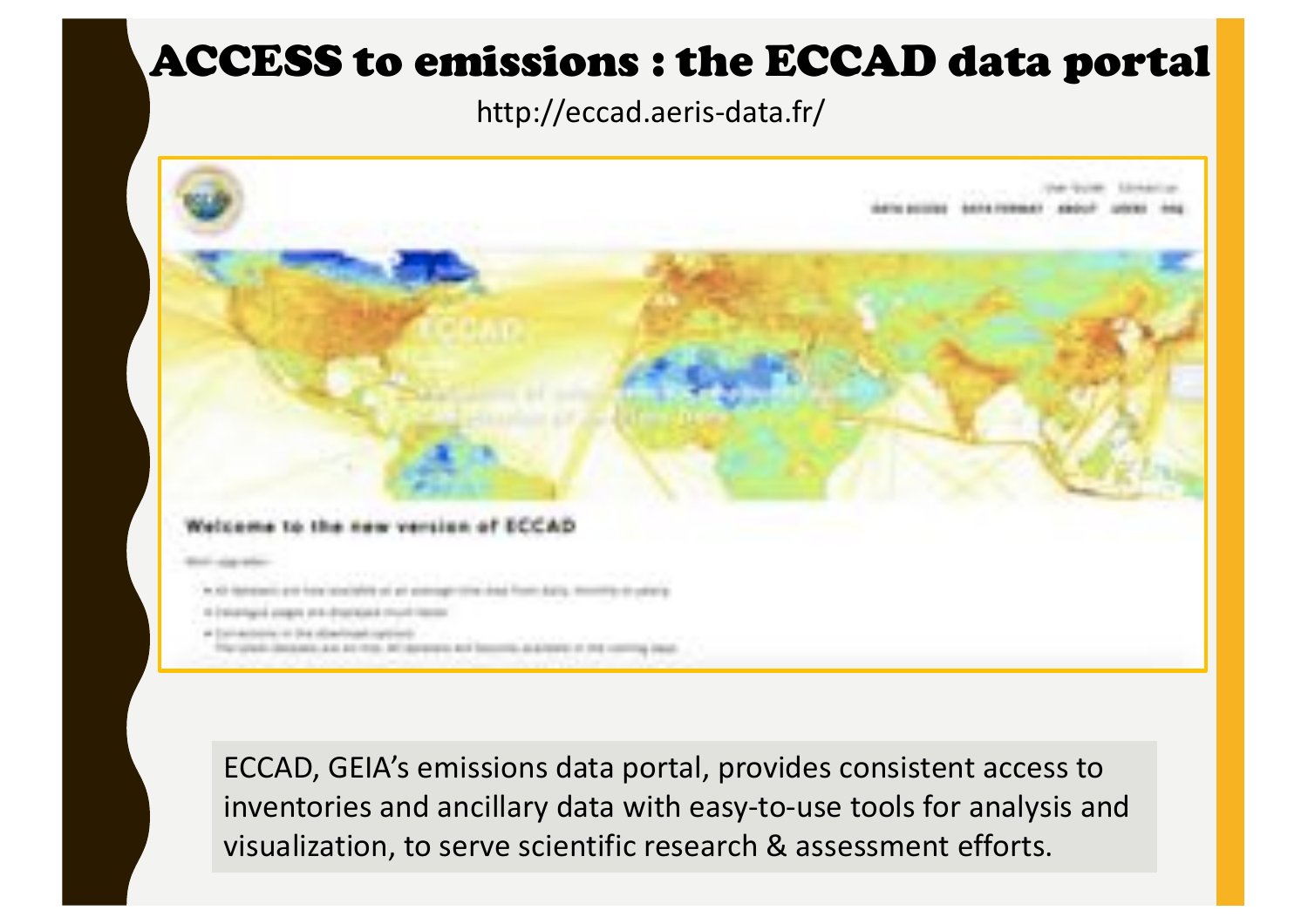# Analysis of emission : GEIA working groups

### **China Emissions WG** (*Contacts:* K. He, Q. Zhang, Y. Wang)

- *Improving scientific basis for Chinese emissions*
- **Sharing results between Chinese research groups**
- *36 papers in ACP's East Asian Emissions Assessment*

### **VOC Emissions WG** (Contacts: E. von Schneidemesser, H. Denier van der Gon)

- *Improving global understanding of VOC emissions*
- Leveraging on-going inventory development, measurements, modelling
- *Evaluating megacity VOC emissions speciation and sources*

## **Latin America/Caribbean Emissions WG** (*Contacts: N. Huneeus, L. Dawidowski, N. Rojas*)

- *Developing and evaluating LAC-specific emissions information*
- *Creating LAC regional emissions database and inventory*
- **Building LAC emissions expert community linked to global efforts**

## **Urban Emissions WG** (*Contacts:* L. Tarrasón)

- *Leveraging techniques for urban emissions characterization*
- **Building capacity in megacities around the world**

### **Africa Emissions WG** (*Contacts:* C. Leal-Liousse, S. Keita, M. Naidoo)

- *Creating a network of experts on African emissions*
- *Evaluating African-specific emission inventories*
- Creating a regional database (fuel consumption, emission factors and inventories) and a *continental wide African emission inventory*

## **COVID19 WG** (*Contacts:* M. Guevara, B. McDonald)

- *Creating a network of experts on the quantification of COVID-19 emissions*
- Providing guidance for the compilation of COVID-19 emission inventories.
- Developing and evaluating a mosaic of global and regional COVID-19 emission adjustment factors to *quantify emission changes and perform modelling studies*